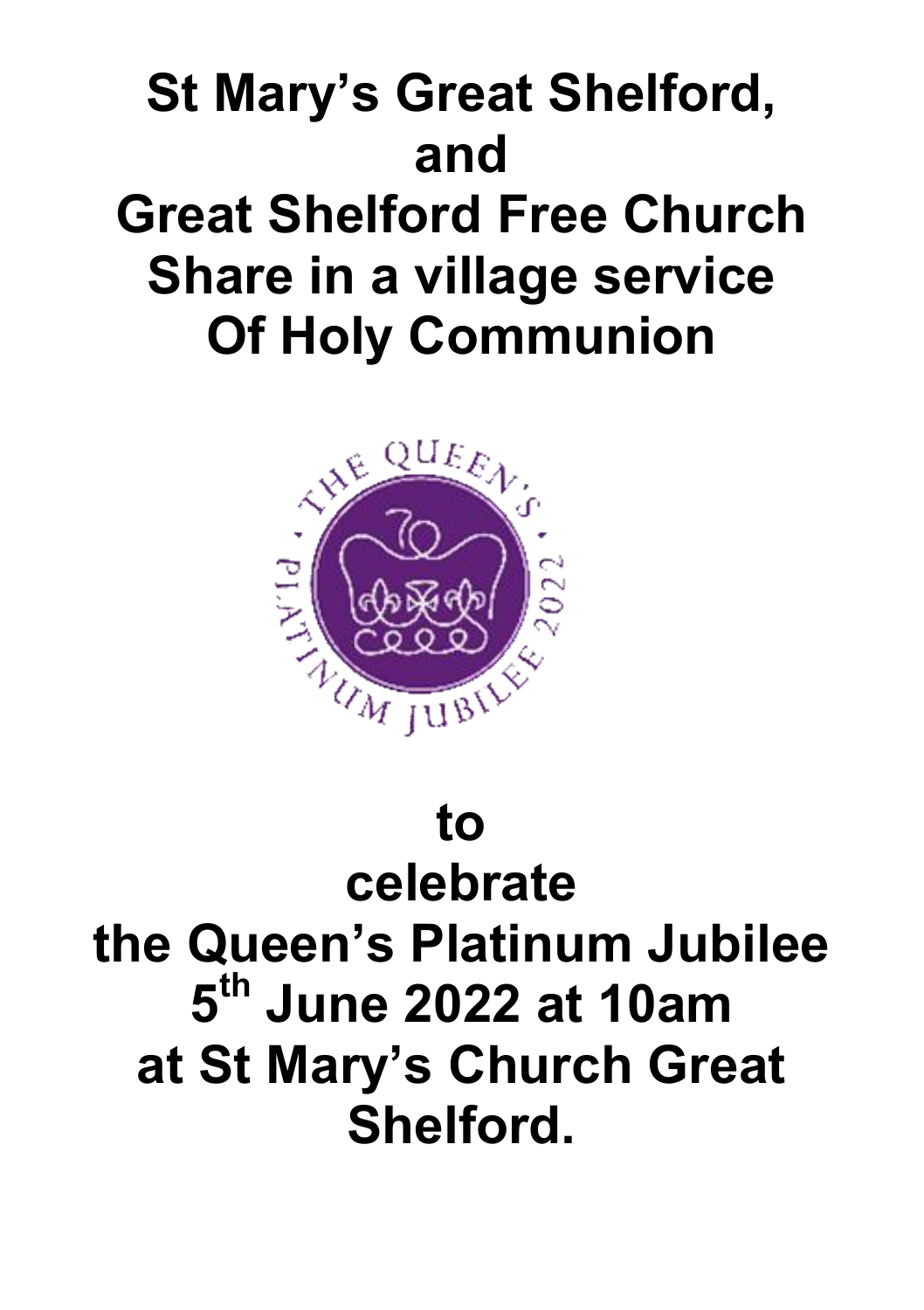#### Revd Dr Julie Norris Associate Priest at St Mary's Church to preside at Holy Communion

Diana Parr Ministerial Assistant & Elder at Free Church to preach Mrs Liz Jenkin will lead the Prayers of Intercession

Mr Kim Lane is the Organist.

"I declare before you all that my whole life whether it be long or short shall be devoted to your service... But I shall not have strength to carry out this resolution alone unless you join in it with me, as I now invite you to do: I know that your support will be unfailingly given. God help me to make good my vow, and God bless all of you who are willing to share in it."

Princess Elizabeth, 21 April 1947

"When I spoke to you last... I asked you all, whatever your religion, to pray for me on the day of my Coronation - to pray that God would give me wisdom and strength to carry out the promises that I should then be making... I have been uplifted and sustained by the knowledge that your thoughts and prayers were with me."

Her Majesty the Queen, Coronation Day, 2 June 1953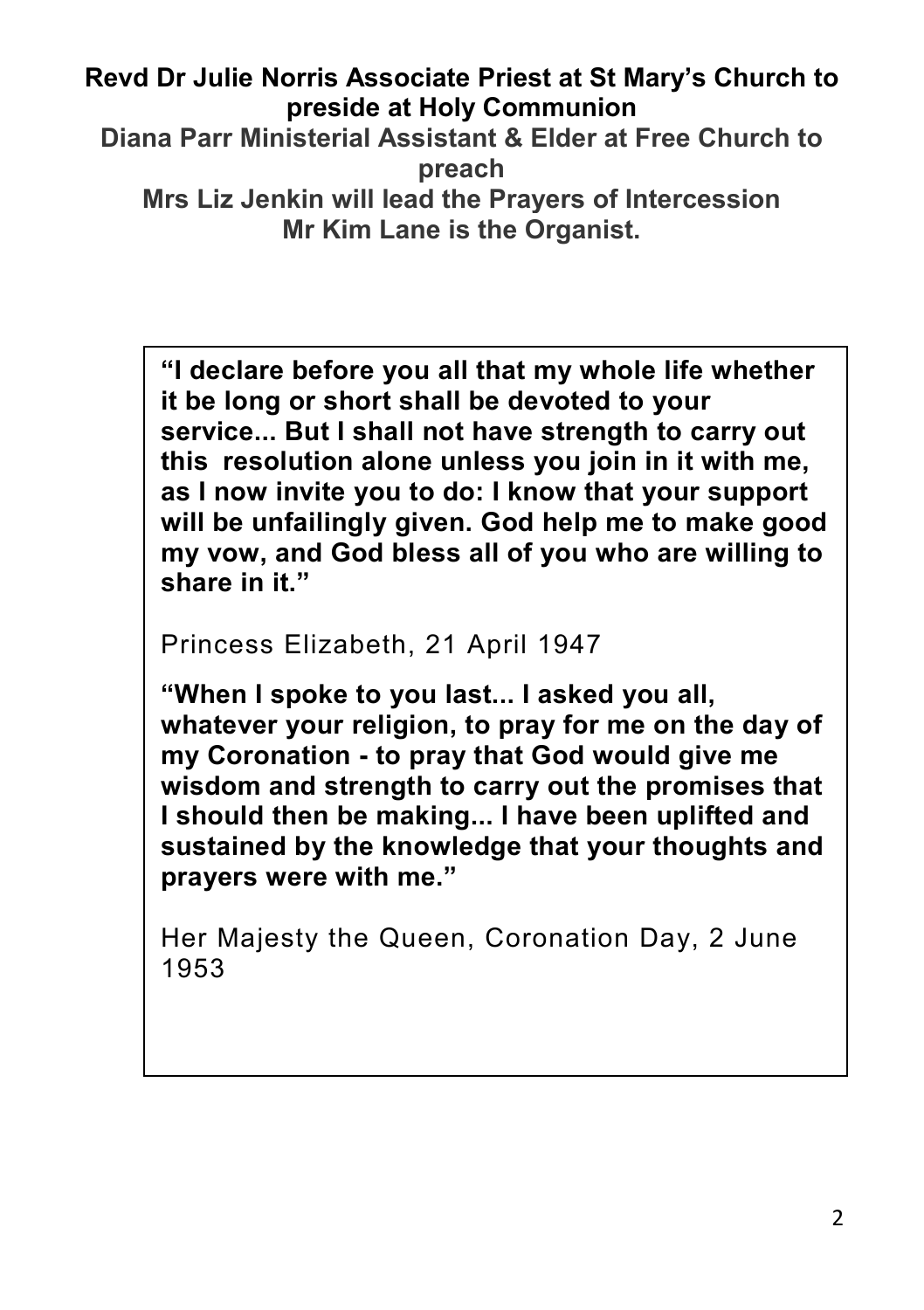## THE GATHERING

*Please be seated at the beginning of the service as the choir sing the Anthem, 'In Our Service' composed by Thomas Hewitt Jones in celebration of the Queen's platinum Jubilee. They will sing from the choir stalls.*

> No gilded throne nor gleaming crown of sapphire Can sure outshine an earthly vow To serve, to live with dignity. With humble stewardship and sacrifice, A pledge of unity a vow of love.

Though earthly rulers' roles are often fleeting,

Truth comes to those who nobly dare To live a life of constancy; To love thy neighbour and thy family, A living ministry: an act of love.

So ev'ry day we strive to do what's right; Not choosing spite, nor breeding hate. A life of faith and honesty. As courage is the key to progress, We'll surely journey on, sustained by love.

The truth is, grief is the price we pay for love, And surely love will life sustain. With endless grace of heart and mind, To ascend with ever greater purpose: Through all the darkest times, To show us holy life, Through-out the years of life, A vow of love.

*Words and music Thomas Hewitt Jones*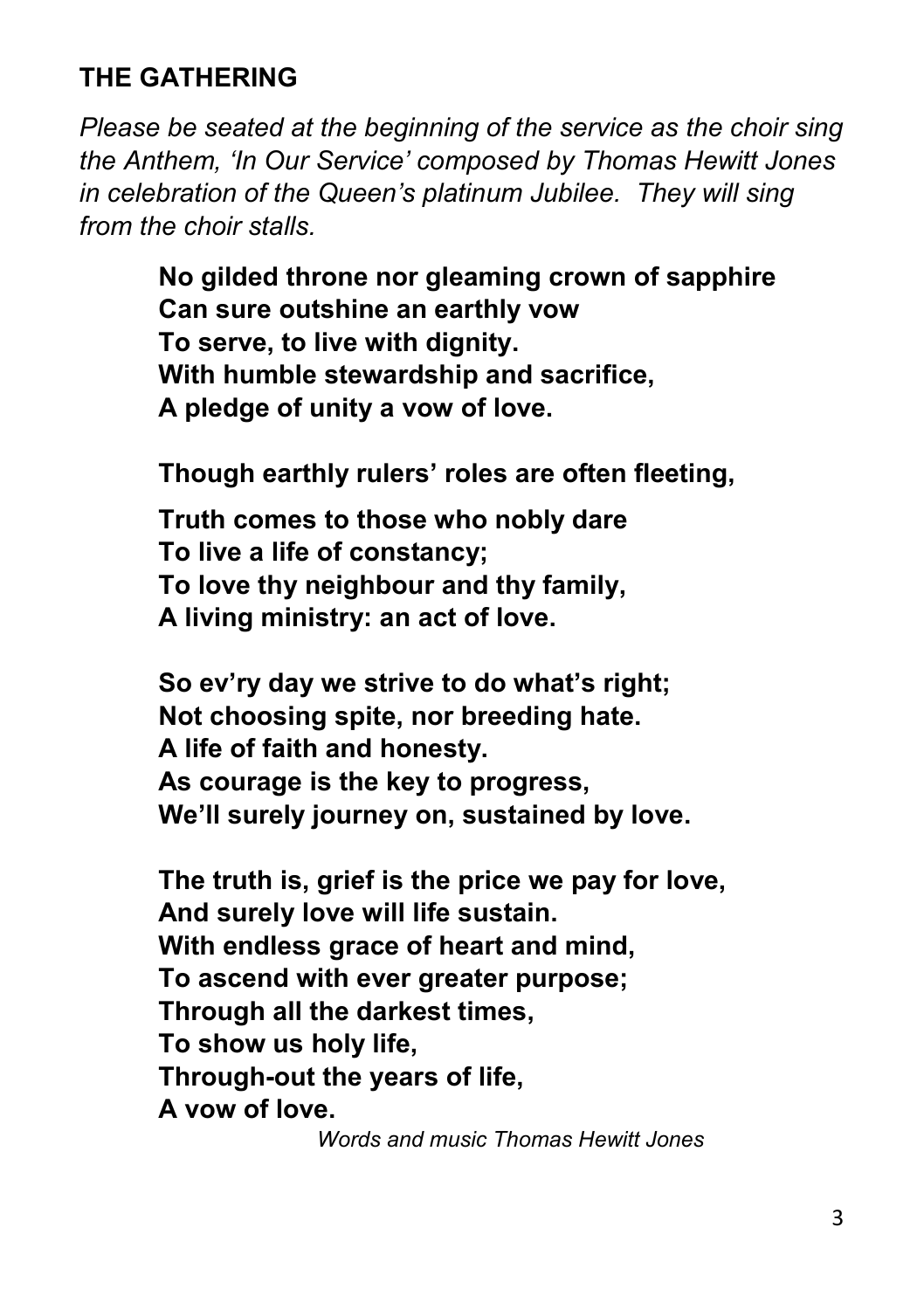#### THE OPENING HYMN

All people that on earth do dwell, Sing to the Lord with cheerful voice; Him serve with fear, his praise forth tell, Come ye before him, and rejoice.

The Lord, ye know, is God indeed, Without our aid he did us make; We are his folk, he doth us feed, And for his sheep he doth us take.

O enter then his gates with praise, Approach with joy his courts unto; Praise, laud, and bless his name always, For it is seemly so to do.

For why? The Lord our God is good: His mercy is for ever sure; His truth at all times firmly stood, And shall from age to age endure.

To Father, Son, and Holy Ghost, The God whom heaven and earth adore, From men and from the Angel-host Be praise and glory evermore.

*Word: William Kethe Music: OLD HUNDREDTH* 

*The presiding minister says,*

In the name of the Father, and of the Son, and of the Holy Spirit. All Amen.

*Please be seated*

## Welcome and Introduction

We gather together to worship God and in thanksgiving for the seventy years of faithful service of our Sovereign Lady Queen Elizabeth. We give thanks for her example of faithfulness to God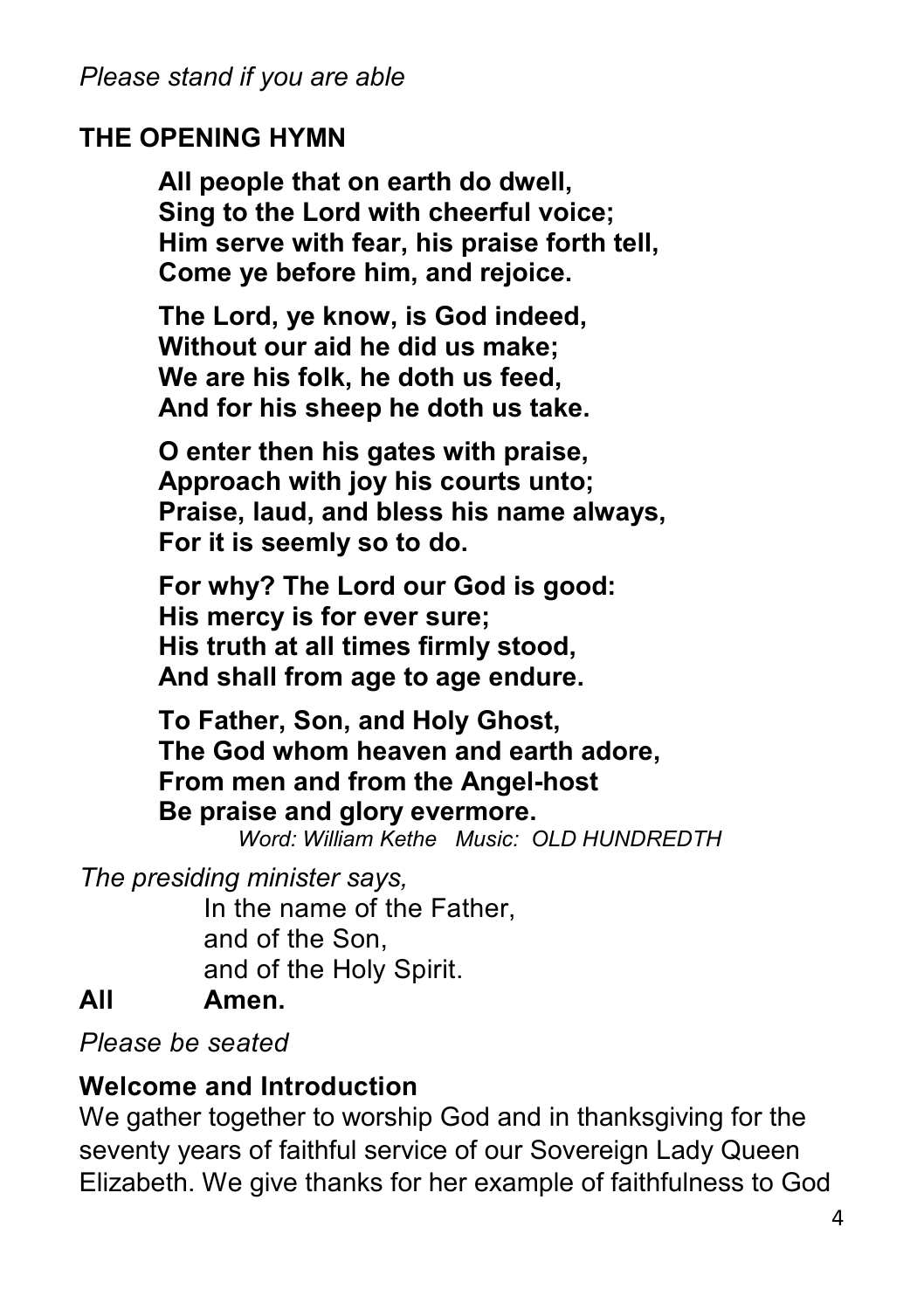and to her people, and pray God's blessing on her that she may continue to fulfil the promises she has made with generosity and joy. On this day of Pentecost, we also pray for God's Spirit to shape us into the community which embodies the love of Christ and is sent out to serve the common good.

## The Greeting

*The president greets the people*

The Lord be with you

*All* and also with you.

## Prayer of Preparation

All Almighty God, to whom all hearts are open, all desires known, and from whom no secrets are hidden: cleanse the thoughts of our hearts by the inspiration of your Holy Spirit, that we may perfectly love you, and worthily magnify your holy name; through Christ our Lord. Amen.

## Invitation to Confession

The Spirit of the Lord fills the world and knows our every word and deed. Let us then open ourselves to the Lord and confess our sins in penitence and faith.

## Kyrie Confession

You raise the dead to life in the Spirit: Lord, have mercy.

#### All Lord, have mercy. You bring pardon and peace to the broken in heart: Christ, have mercy.

All Christ, have mercy. You make one by your Spirit the torn and divided: Lord, have mercy.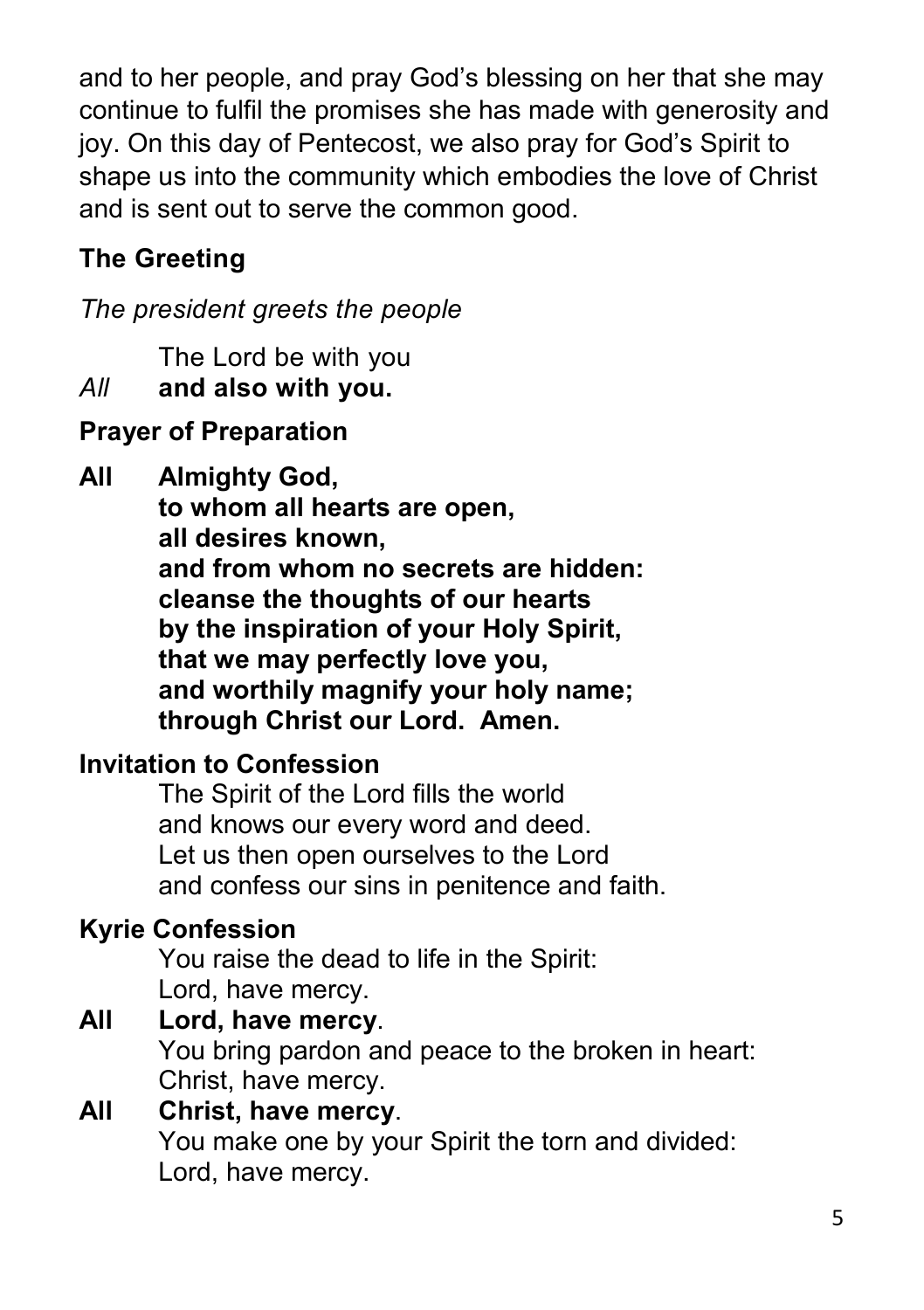## All Lord, have mercy.

May the God of love and power forgive you and free you from your sins. heal and strengthen you by his Spirit, and raise you to new life in Christ our Lord.

#### All Amen

*We stand and pray together as the children prepare to leave for their activities in the Community Room:*

All Creator God, we thank you for giving us Jesus as our Saviour: he blessed the children who came to him, and welcomes those who come to him now. Look with love upon these children and protect them with your care. May they grow in wisdom, age and strength in your presence and in the sight of all. We ask this through your beloved Son, Jesus Christ our Lord. Amen.

*We remain standing to sing*

## GLORIA IN EXCELSIS

## Glory to God, glory to God, glory to God in the highest.

Glory to God in the highest, and peace to his people on earth. Lord God, heavenly King, almighty God and Father,

We worship you, we give you thanks, we praise you for your glory. Glory to God, glory to God, glory to God in the highest.

Lord Jesus Christ, only Son of the Father,

Lord God, Lamb of God, you take away the sin of the world: have mercy on us:

You are seated at the right hand of the Father: receive our prayer. Glory to God, glory to God, glory to God in the highest.

For you alone are the Holy One, you alone are the Lord, You alone are the most high, Jesus Christ, with the Holy Spirit, In the glory of God the Father.

Glory to God, glory to God, glory to God in the highest.

```
 David Thorne
```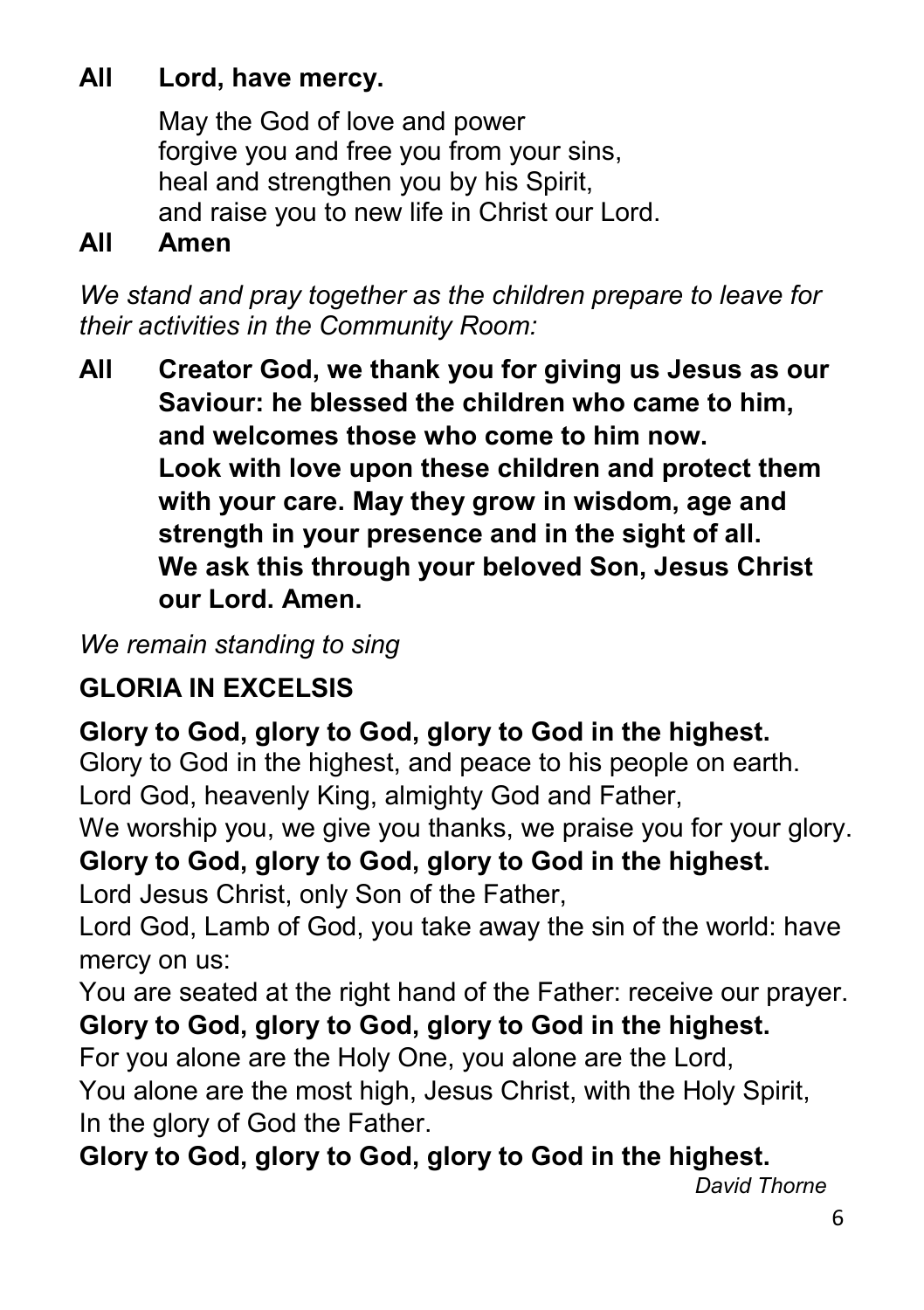## THE COLLECT

*The president introduces a period of silent prayer* Let us pray that the Spirit will work through our lives to bring Christ to the world.

All Almighty God, the fountain of all goodness, bless our Sovereign Lady, *Queen Elizabeth*, and all who are in authority under her; that they may order all things in wisdom and equity. righteousness and peace, to the honour and glory of your name and the good of your Church and people; through Jesus Christ your Son our Lord, who is alive and reigns with you, in the unity of the Holy Spirit, one God, now and for ever. Amen

*Please sit for the readings*

## THE LITURGY OF THE WORD

## FIRST READING - Proverbs 8. 1-16

Does not wisdom call and understanding raise her voice? On the heights, beside the way, at the crossroads she takes her stand; beside the gates in front of the town, at the entrance of the portals she cries out: "To you, O people, I call, and my cry is to all who live. O simple ones, learn prudence; acquire intelligence, you who lack it. Hear, for I will speak noble things, and from my lips will come what is right, for my mouth will utter truth; wickedness is an abomination to my lips. All the words of my mouth are righteous; there is nothing twisted or crooked in them. They are all straight to one who understands and right to those who find knowledge. Take my instruction instead of silver and knowledge rather than choice gold, for wisdom is better than jewels, and all that you may desire cannot compare with her. I, wisdom, live with prudence, and I attain knowledge and discretion. The fear of the LORD is hatred of evil. Pride and arrogance and the way of evil and perverted speech I hate. I have good advice and sound wisdom; I have insight; I have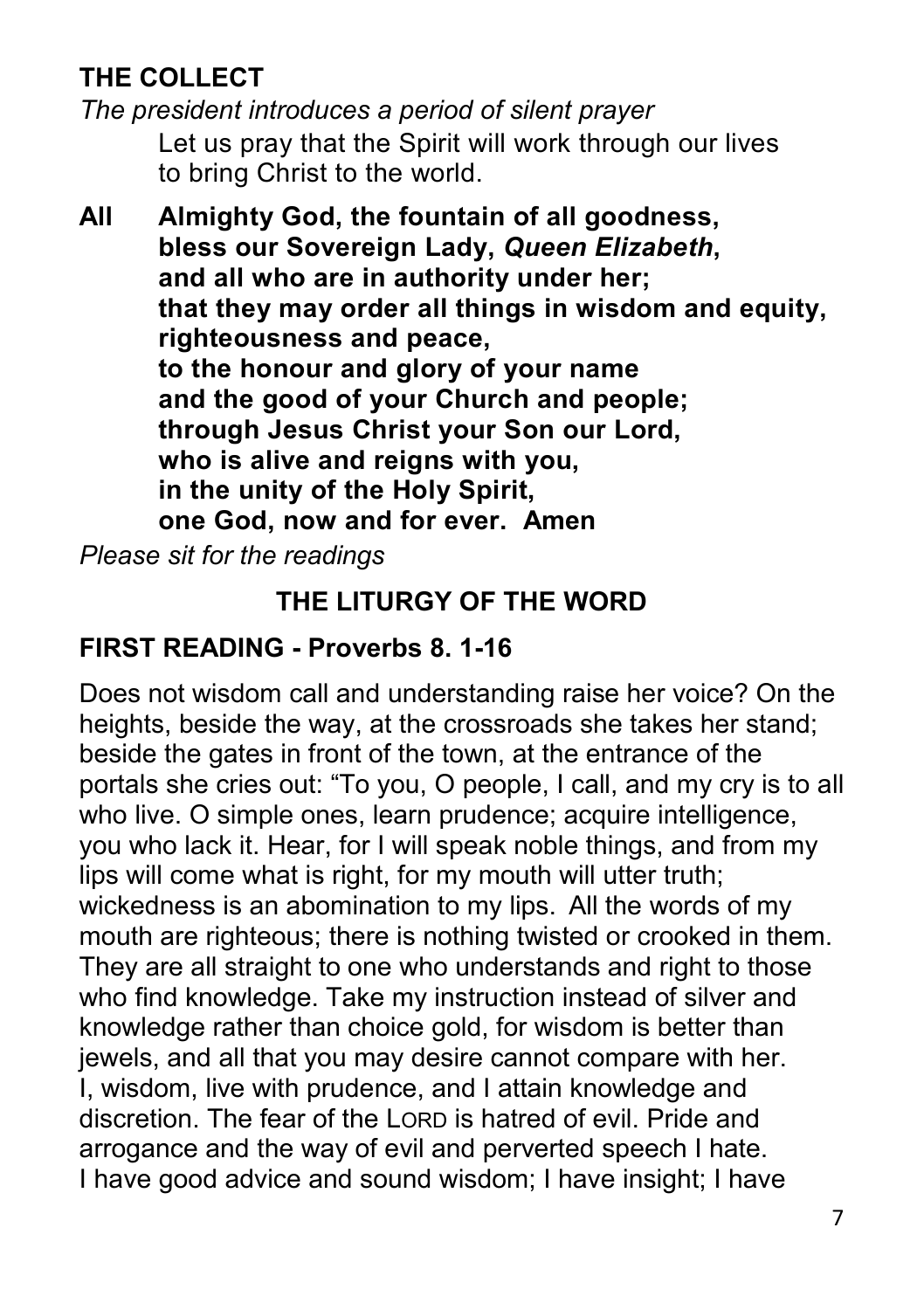strength. By me kings reign, and rulers decree what is just; by me rulers rule, and nobles, all who govern rightly.

This is the word of the Lord

## All Thanks be to God

## SECOND READING - Revelation 21:22-22:4

I saw no temple in the city, for its temple is the Lord God the Almighty and the Lamb. And the city has no need of sun or moon to shine on it, for the glory of God is its light, and its lamp is the Lamb. The nations will walk by its light, and the kings of the earth will bring their glory into it. Its gates will never be shut by day and there will be no night there. People will bring into it the glory and the honour of the nations. But nothing unclean will enter it, nor anyone who practices abomination or falsehood, but only those who are written in the Lamb's book of life.

Then the angel showed me the river of the water of life, bright as crystal, flowing from the throne of God and of the Lamb through the middle of the street of the city. On either side of the river is the tree of life with its twelve kinds of fruit, producing its fruit each month, and the leaves of the tree are for the healing of the nations. Nothing accursed will be found there any more. But the throne of God and of the Lamb will be in it, and his servants will worship him; they will see his face, and his name will be on their foreheads.

This is the word of the Lord

## All Thanks be to God

*Please stand if you are able*

## THE GRADUAL HYMN

Be Thou my vision, O Lord of my heart; Be all else but naught to me, save that Thou art; Be Thou my best thought in the day and the night, Both waking and sleeping, Thy presence my light.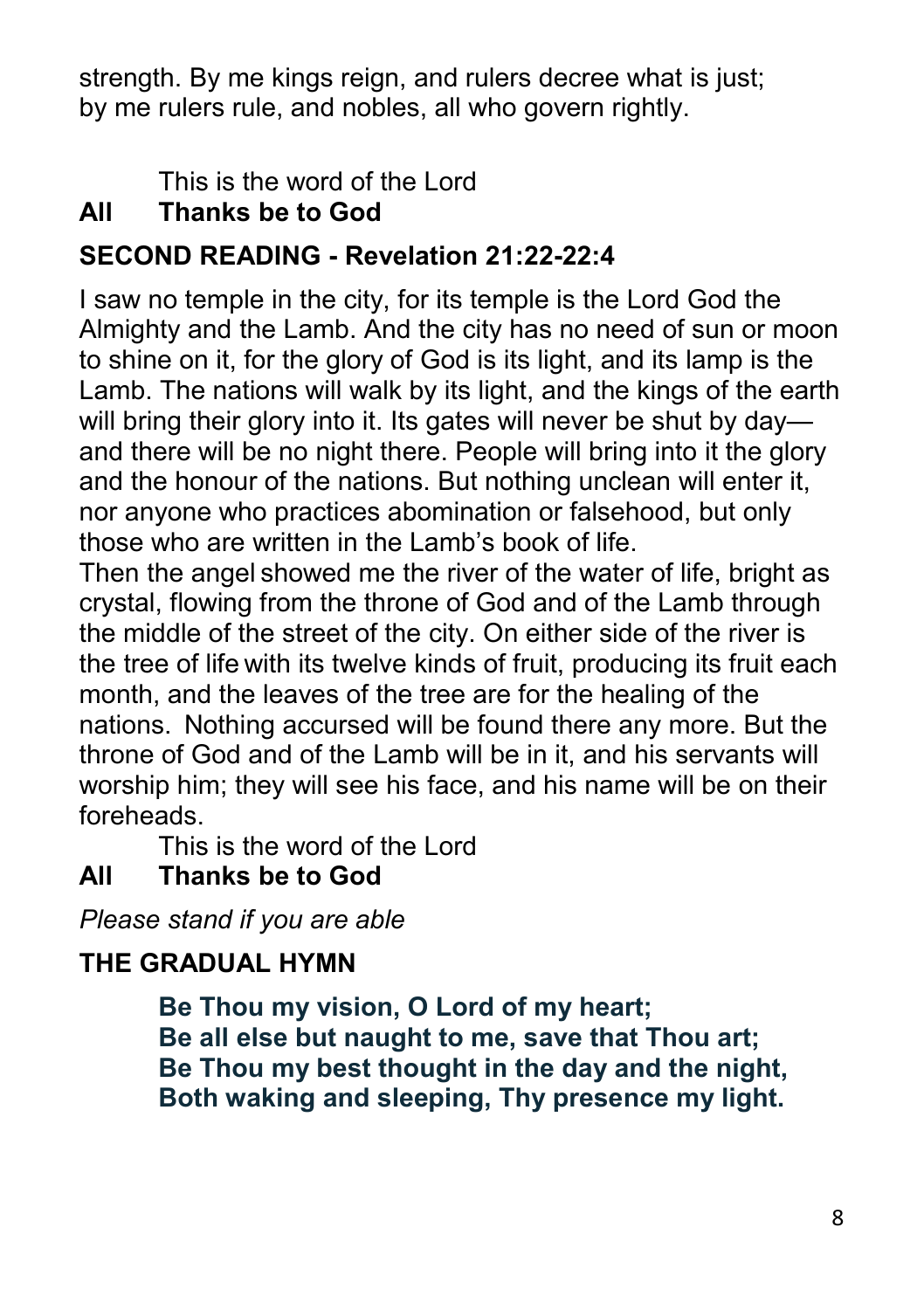Be Thou my wisdom, and Thou my true Word; Be Thou ever with me, and I with Thee, Lord; Be Thou my great Father, and I Thy true son; Be Thou in me dwelling, and I with Thee one.

Be Thou my breastplate, my sword for the fight; Be Thou my whole armour, be Thou my true might; Be Thou my soul's shelter, be Thou my strong tower, O raise Thou me heavenward, great power of my power.

Riches I heed not, nor man's empty praise; Be Thou mine inheritance, now and always; Be Thou and Thou only the first in my heart, O high King of heaven, my treasure Thou art.

High King of heaven, Thou heaven's bright Sun, O grant me its joys, after victory is won; Great heart of my own heart, whatever befall, Still be Thou my vision, O ruler of all.

*Words: Mary Byrne Music: SLANE*

#### *Please remain standing*

#### GOSPEL READING

#### Gospel Acclamation

Alleluia, alleluia.

Come, Holy Spirit, fill the hearts of your faithful people and kindle in them the fire of your love.

#### All Alleluia.

Hear the Gospel of our Lord Jesus Christ according to Luke All Glory to you, O Lord.

#### Gospel: Luke 22.24- 30

A dispute also arose among them as to which one of them was to be regarded as the greatest. But he said to them, "The kings of the gentiles lord it over them, and those in authority over them are called benefactors. But not so with you; rather, the greatest among you must become like the youngest and the leader like one who serves. For who is greater, the one who is at the table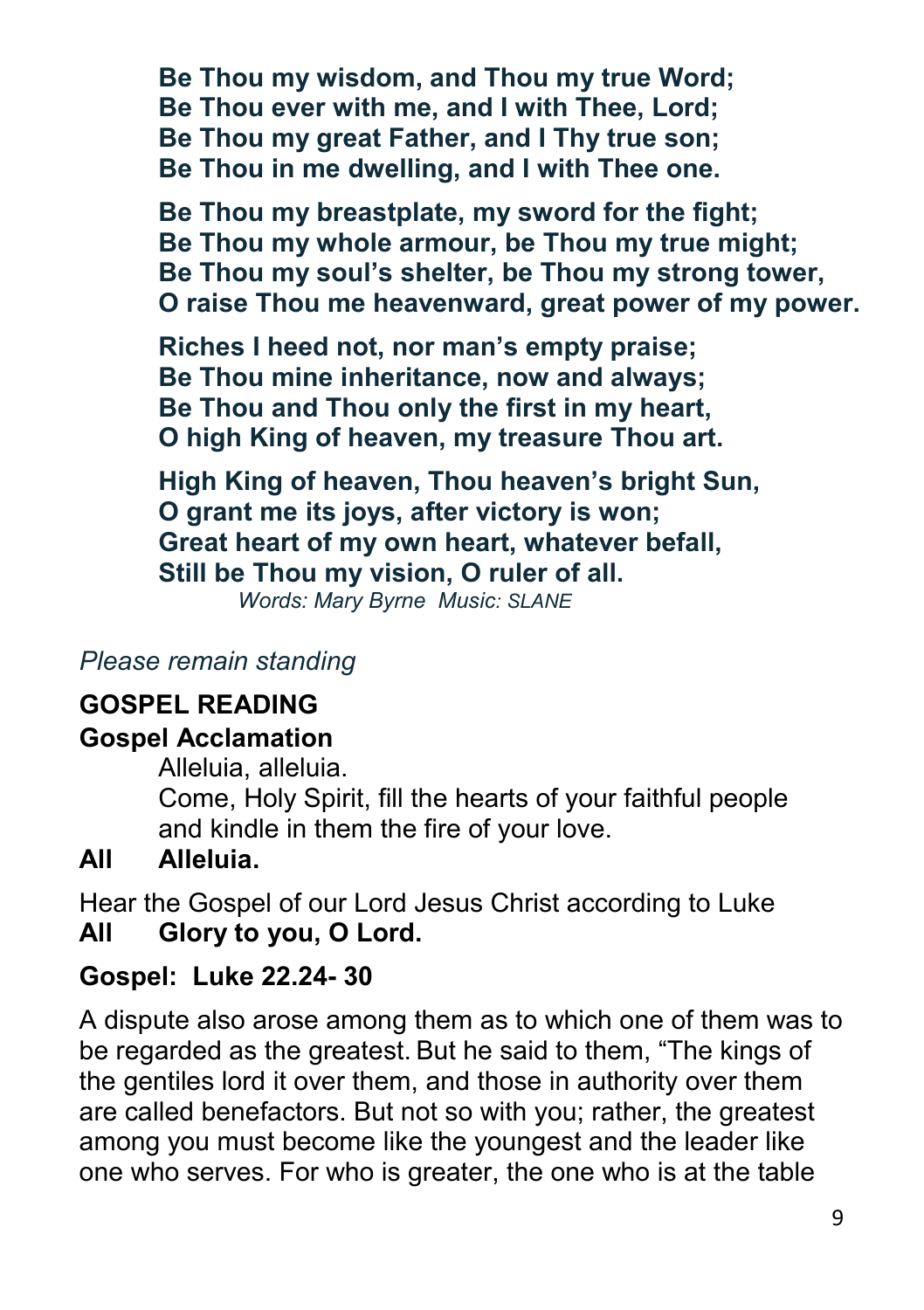or the one who serves? Is it not the one at the table? But I am among you as one who serves. "You are those who have stood by me in my trials, and I confer on you, just as my Father has conferred on me, a kingdom, so that you may eat and drink at my table in my kingdom, and you will sit on thrones judging the twelve tribes of Israel.

*Please be seated.*

#### **SERMON**

*Short silence*

## Affirmation of Faith

*Please stand* Let us declare our faith in God.

AllWe believe in God the Father, from whom every family in heaven and on earth is named. We believe in God the Son, who lives in our hearts through faith. and fills us with his love. We believe in God the Holy Spirit, who strengthens us with power from on high. We believe in one God; Father, Son and Holy Spirit. Amen.

#### PRAYERS OF INTERCESSION

*Please sit or kneel to pray. The president says*

In the power of the Spirit and in union with Christ let us pray to the Father.

*At the end*

Merciful Father,

All accept these prayers for the sake of your Son, our Saviour Jesus Christ. Amen.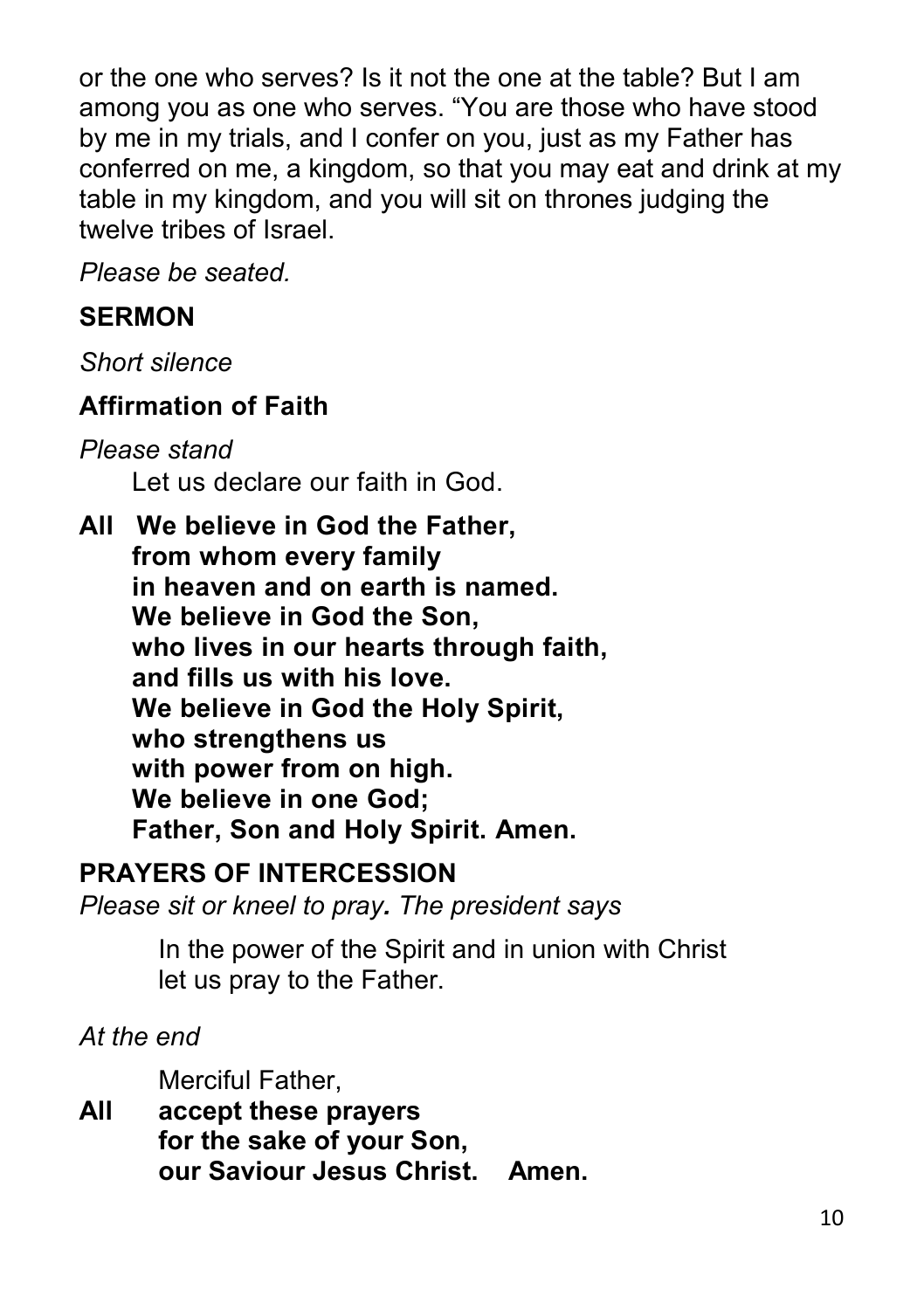## THE LITURGY OF THE SACRAMENT

## THE PEACE

#### *Please stand*

God has made us one in Christ. He has set his seal upon us and, as a pledge of what is to come, has given the Spirit to dwell in our hearts. Alleluia. cf 2 Corinthians 1.22

The peace of the Lord be always with you

All and also with you.

Let us offer one another a sign of peace.

#### THE OFFERTORY HYMN

Now thank we all our God, with heart and hands and voices, Who wondrous things has done, in whom this world rejoices; Who from our mothers' arms has blessed us on our way With countless gifts of love, and still is ours today.

O may this bounteous God through all our life be near us, With ever joyful hearts and blessèd peace to cheer us; And keep us in His grace, and guide us when perplexed; And free us from all ills, in this world and the next!

All praise and thanks to God the Father now be given; The Son and Him who reigns with Them in highest Heaven; The one eternal God, whom earth and Heaven adore; For thus it was, is now, and shall be evermore.

*: M Rinkart. Music: NUN DANKET*

*During the hymn, the gifts of the people are gathered and presented.*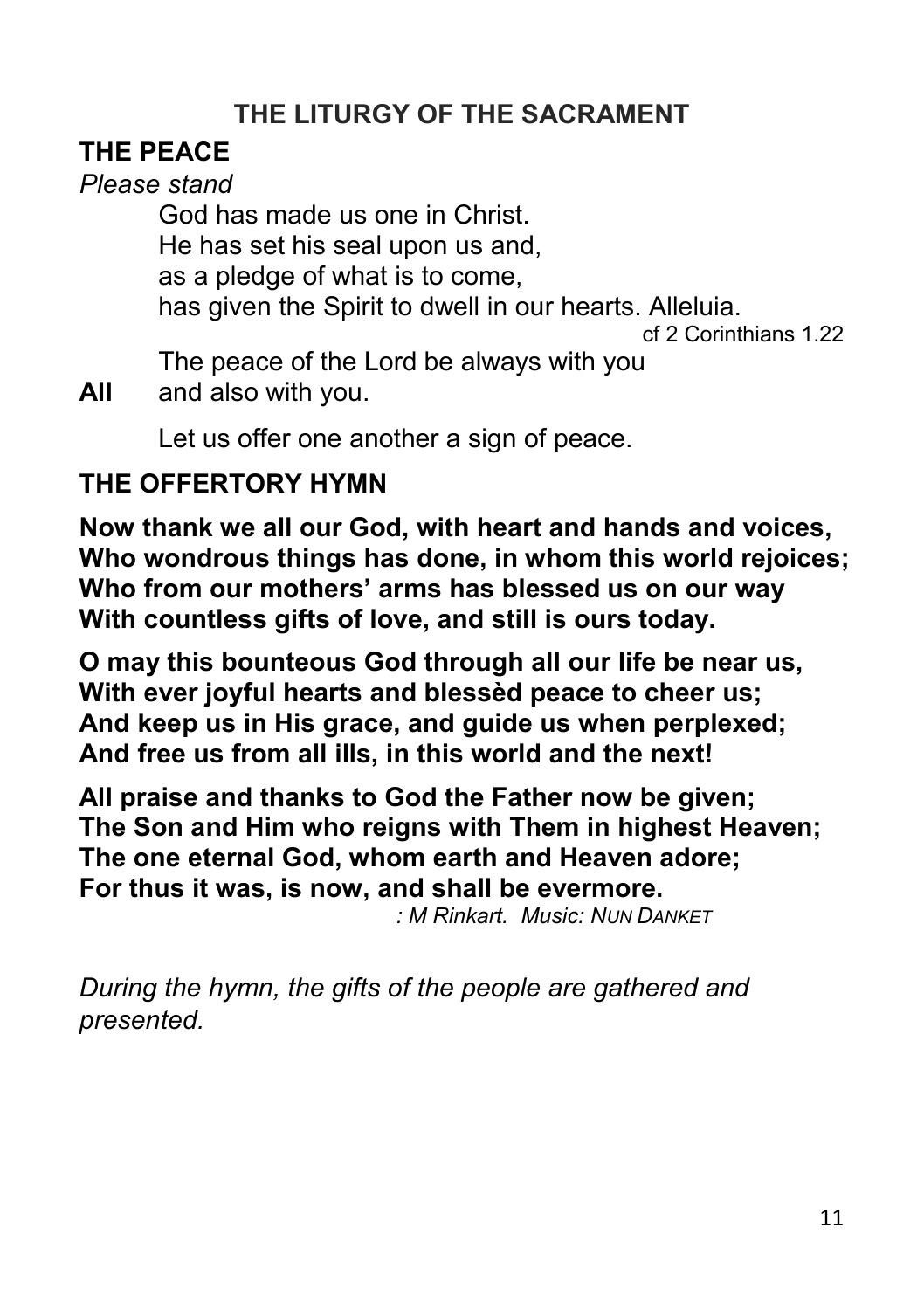## Prayer at the Preparation of the Table

Heavenly Father, as we set before you these gifts of bread and wine, bless also the gift of our hearts and minds as we offer our lives in your service; for Jesus Christ's sake.

All Amen

*Please remain standing for*

## THE EUCHARISTIC PRAYER

The Lord is here.

- All His Spirit is with us. Lift up your hearts.
- All We lift them to the Lord. Let us give thanks to the Lord our God.
- All It is right to give thanks and praise.

It is always right to give you thanks, God our Creator, loving and faithful, holy and strong.

You made us and the whole universe, and filled your world with life.

You sent your Son to live among us, Jesus our Saviour, Mary's child. He suffered on the cross; he died to save us from our sins; he rose in glory from the dead.

You send your Spirit to bring new life to the world, and clothe us with power from on high.

And so we join the angels to celebrate and sing: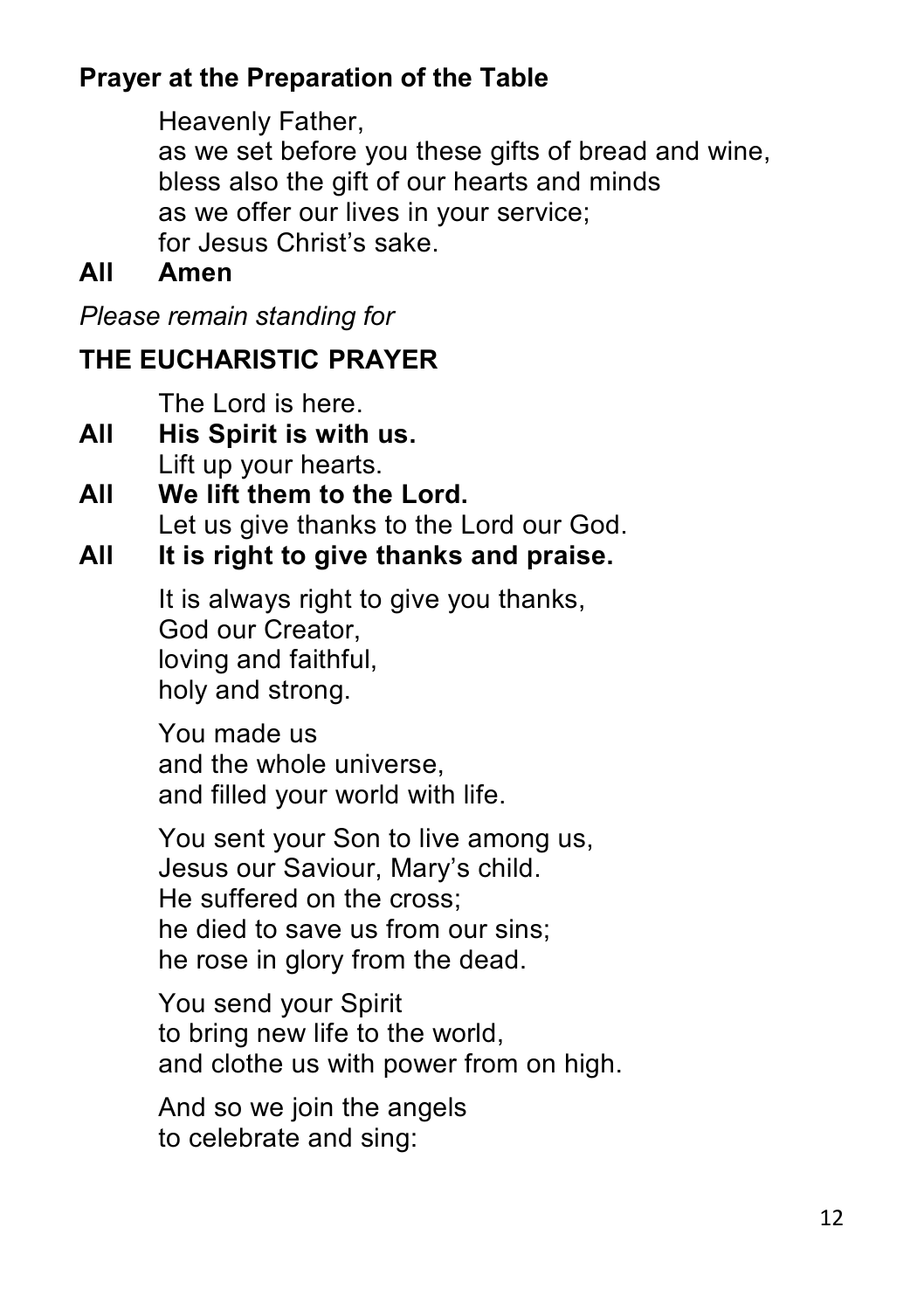#### Sanctus / Benedictus

Holy, holy, holy Lord, God of power and might, Heaven and earth are full of your glory. Hosanna, hosanna, hosanna in the highest. Blessed is he who comes in the name of the Lord. Hosanna, hosanna, hosanna in the highest. *David Thorne*

#### *Please sit or kneel*

Father, on the night before he died, Jesus shared a meal with his friends. He took the bread, and thanked you. He broke it, and gave it to them, saying: Take and eat; this is my body, given for you. Do this to remember me.

After the meal, Jesus took the cup of wine. He thanked you, and gave it to them, saying: Drink this, all of you. This is my blood, the new promise of God's unfailing love. Do this to remember me.

Great is the mystery of faith:

#### All Christ has died. Christ is risen. Christ will come again.

Father, as we bring this bread and wine, and remember his death and resurrection, send your Holy Spirit, that we who share these gifts may be fed by Christ's body and his blood.

#### All Amen

Pour your Spirit on us that we may love one another, work for the healing of the earth, and share the good news of Jesus, as we wait for his coming in glory.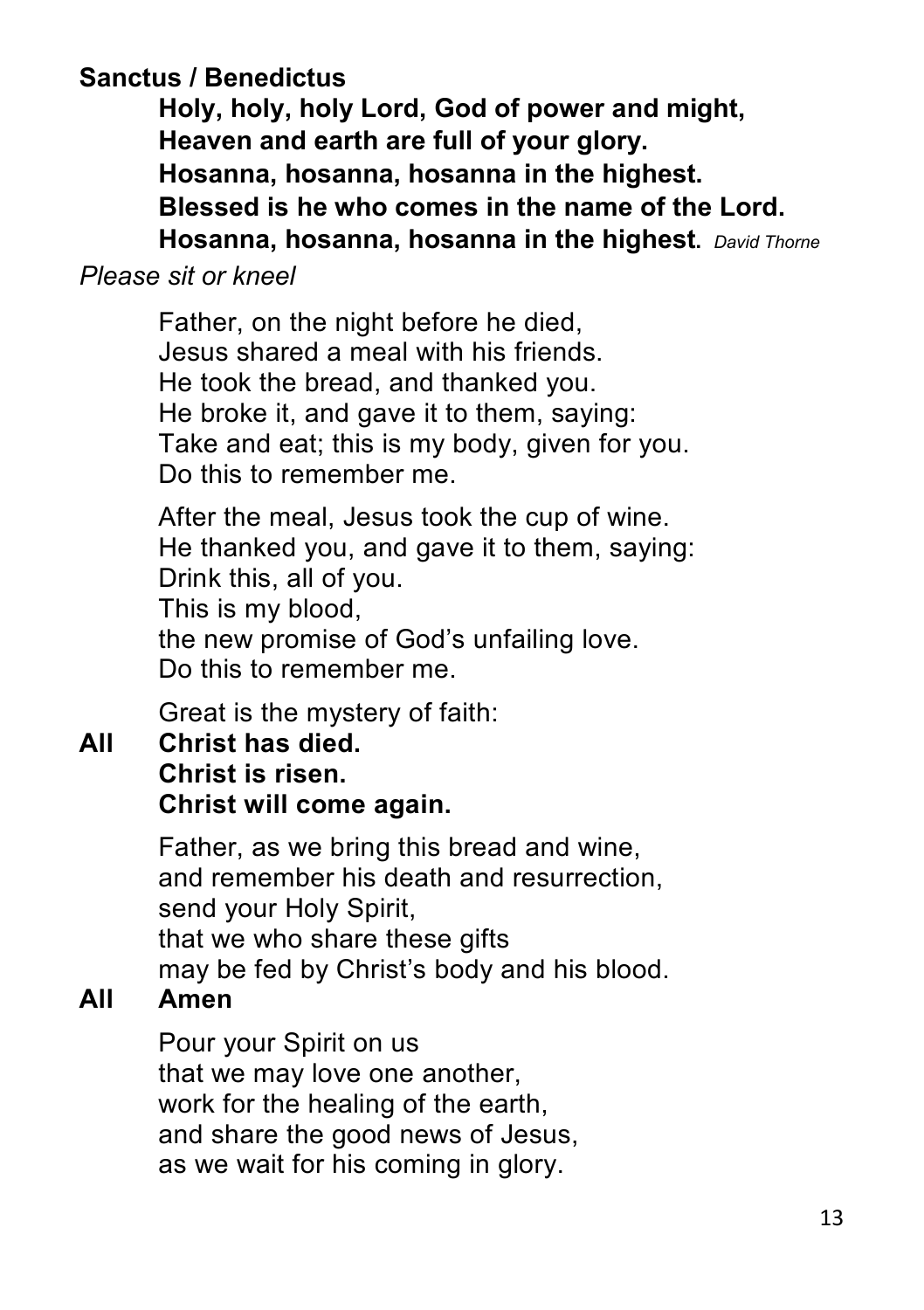### All Amen

For honour and praise belong to you, Father, with Jesus your Son, and the Holy Spirit: one God, for ever and ever.

#### All Amen.

Let us pray with confidence as our Saviour has taught us

All Our Father, who art in heaven, hallowed be thy name; thy kingdom come; thy will be done; on earth as it is in heaven. Give us this day our daily bread. And forgive us our trespasses, as we forgive those who trespass against us. And lead us not into temptation; but deliver us from evil. For thine is the kingdom, the power and the glory, for ever and ever. Amen.

#### Breaking of the Bread

*The president breaks the consecrated bread.*

We break this bread to share in the body of Christ.

All Though we are many, we are one body, because we all share in one bread.

## Giving of Communion

Draw near with faith. Receive the body of our Lord Jesus Christ which he gave for you, and his blood which he shed for you. Eat and drink in remembrance that he died for you, and feed on him in your hearts by faith with thanksgiving.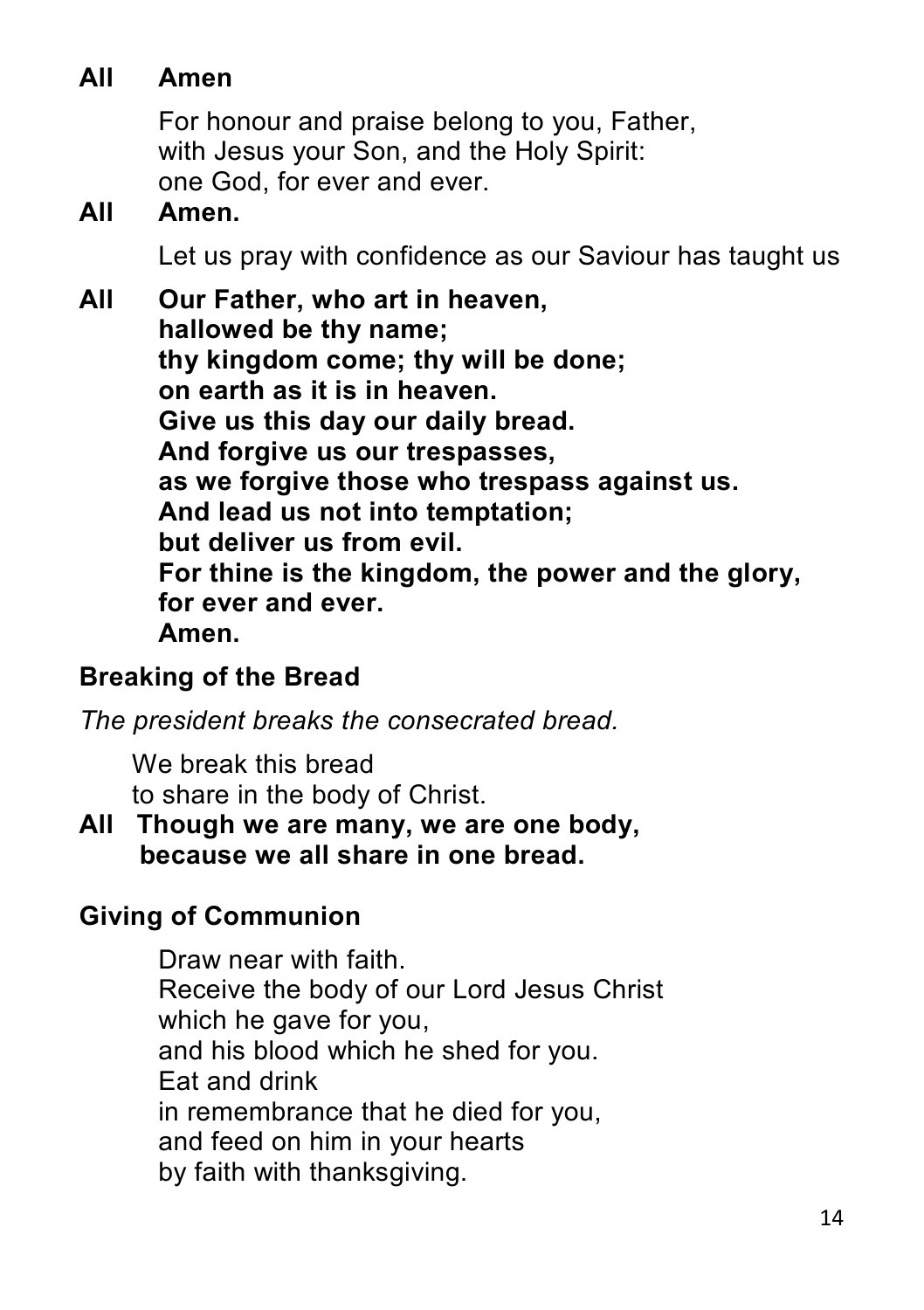Agnus Dei:

Lamb of God, you take away the sins of the world: have mercy on us.

Lamb of God, you take away the sins of the world: have mercy on us.

Lamb of God, you take away the sins of the world: grant us peace. *David Thorne*

*If you are a member of a Christian Church you are welcome to receive the bread and wine. If you would like instead to receive a blessing please come to the Altar Rail carrying this Service Book.*

## THE COMMUNION HYMN

*During the Communion this hymn is sung. We remain seated for this. You are welcome to join in.*

Come down, O love divine, seek thou this soul of mine, And visit it with thine own ardour glowing; O Comforter, draw near, Within my heart appear, And kindle it, thy holy flame bestowing.

O let it freely burn, till earthly passions turn To dust and ashes in its heat consuming; And let thy glorious light Shine ever on my sight, And clothe me round, the while my path illuming.

Let holy charity mine outward vesture be, And lowliness become mine inner clothing; True lowliness of heart, Which takes the humbler part, And o'er its own shortcomings weeps with loathing.

And so the yearning strong, with which the soul will long, Shall far outpass the power of human telling; For none can guess its grace, Till he become the place

Wherein the Holy Spirit makes his dwelling.

Words: Bianco da Siena. Tr R F Littledale. Music: DOWN AMPNEY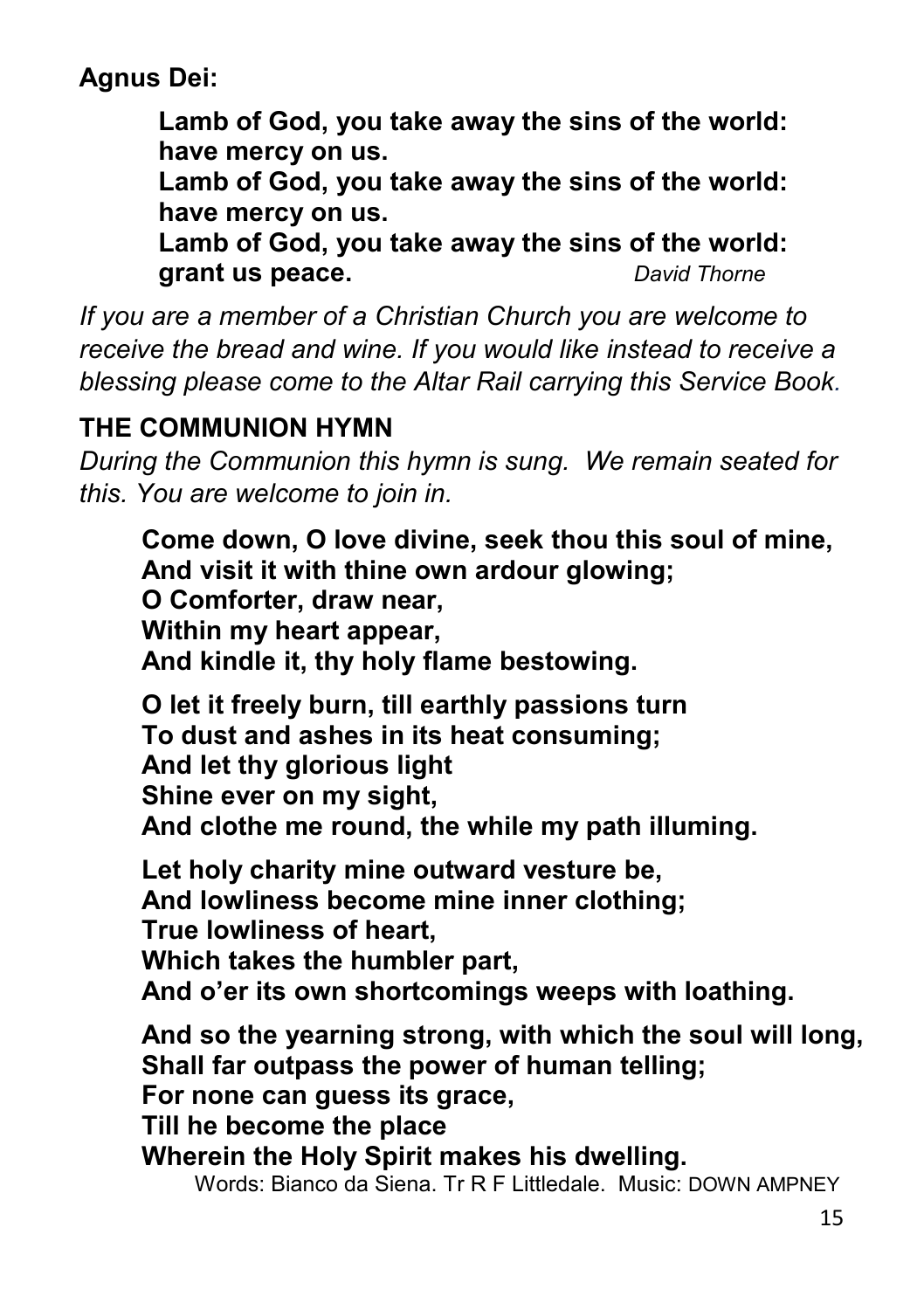## PRAYER AFTER COMMUNION

*We join together to say the post communion prayer for the Queen's Jubilee*

All O God, the Father of our Lord Jesus Christ, our only Saviour, the Prince of Peace: give us grace seriously to lay to heart the great dangers we are in by our unhappy divisions; take away our hatred and prejudice and whatever else may hinder us from godly union and concord, that, as there is but one body, one Spirit and one hope of our calling, one Lord, one faith, one baptism, one God and Father of us all, so may we henceforth be all of one heart and of one soul, united in one holy bond of truth and peace, of faith and charity, and may with one mind and one mouth glorify you; through Jesus Christ our Lord. All Amen

## CHILDREN FEEDBACK

*We welcome the children from Sunday Club who have joined us for Communion and hear what they have been doing today.*

*After the notices, please stand to sing*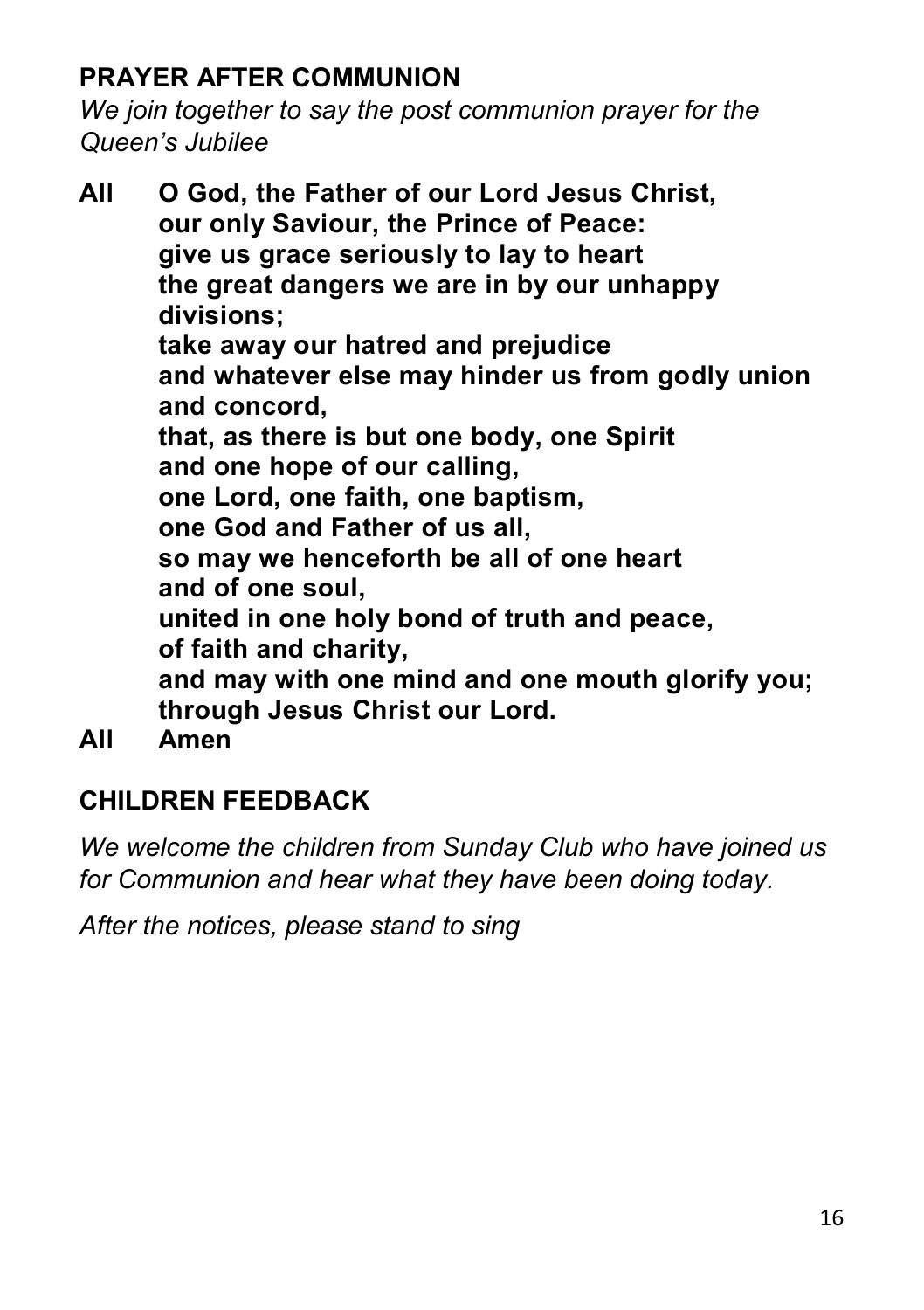#### THE RECESSIONAL HYMN

Lord, for the years your love has kept and guided, Urged and inspired us, cheered us on our way, Sought us and saved us, pardoned and provided: Lord of the years, we bring our thanks today.

Lord, for that word, the word of life which fires us, Speaks to our hearts and sets our souls ablaze, Teaches and trains, rebukes us and inspires us: Lord of the word, receive Your people's praise.

Lord, for our land in this our generation, Spirits oppressed by pleasure, wealth and care: For young and old, for commonwealth and nation, Lord of our land, be pleased to hear our prayer.

Lord, for our world when we disown and doubt him, Loveless in strength, and comfortless in pain, Hungry and helpless, lost indeed without him: Lord of the world, we pray that Christ may reign.

Lord for ourselves; in living power remake us - Self on the cross and Christ upon the throne, Past put behind us, for the future take us: Lord of our lives, to live for Christ alone.

*Words: T Dudley-Smith. Music: LORD OF THE YEARS*

*Please remain standing if you are able for the Blessing and National Anthem*

#### **Blessing**

The Spirit of truth lead you into all truth, give you grace to confess that Jesus Christ is Lord, and strengthen you to proclaim the word and works of God; and the blessing of God almighty, the Father, the Son, and the Holy Spirit,

be among you and remain with you always.

#### All Amen

Go in the peace of Christ. Alleluia, alleluia.

All Thanks be to God. Alleluia, alleluia.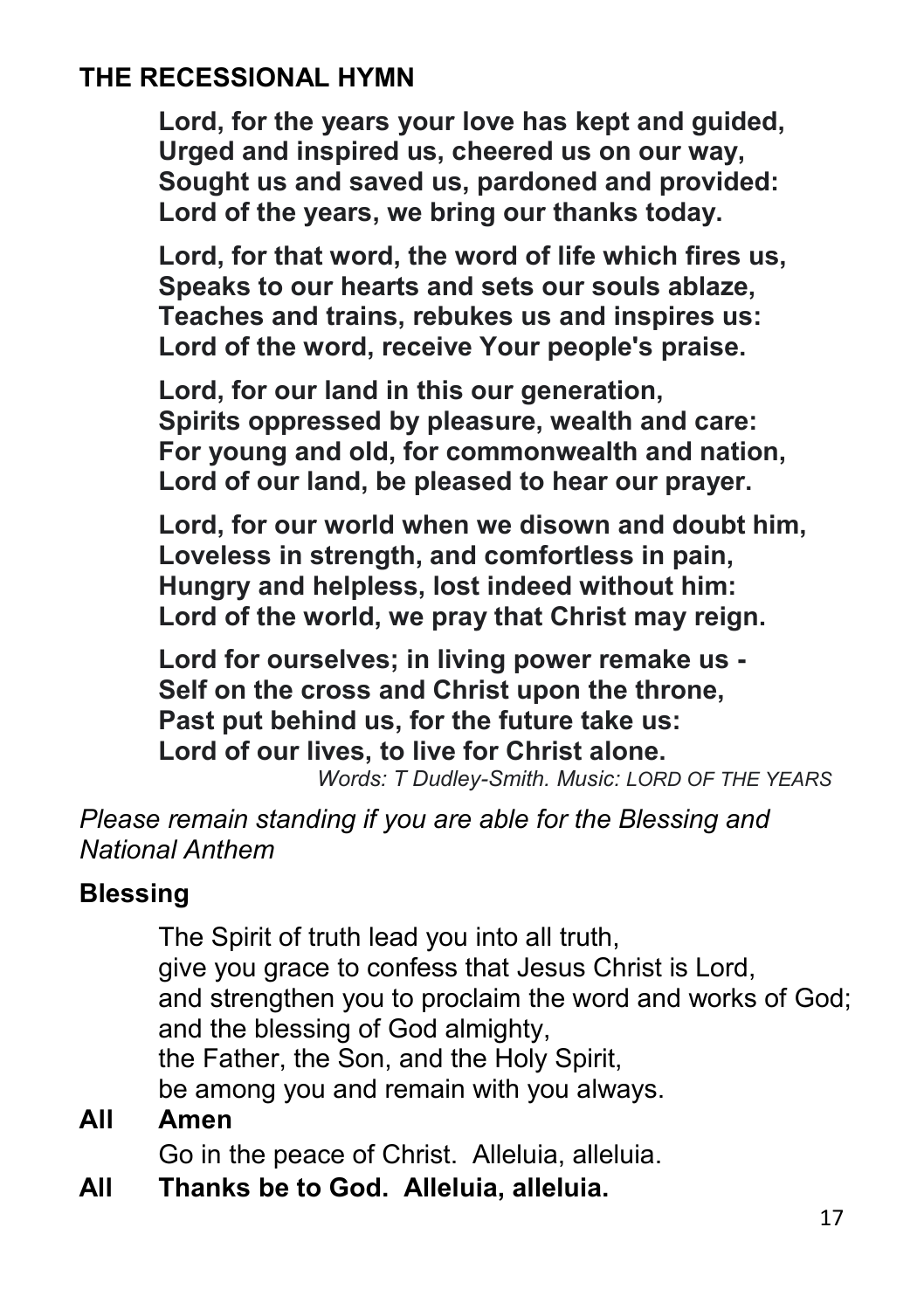#### The National Anthem

God save our gracious Queen. Long live our noble Queen, God save the Queen! Send her victorious, Happy and glorious, Long to reign over us. God save the Queen!

Thy choicest gifts in store, On her be pleased to pour, Long may she reign! May she defend our laws, And ever give us cause, To sing with heart and voice, God save the Queen!

Common Worship: Times and Seasons, material from which is included is copyright © The Archbishops' Council 2006. Festival material © The Archbishops' Council 2008. Additional Eucharistic Prayers is copyright © The Archbishops' Council 2012. These are published by Church House Publishing.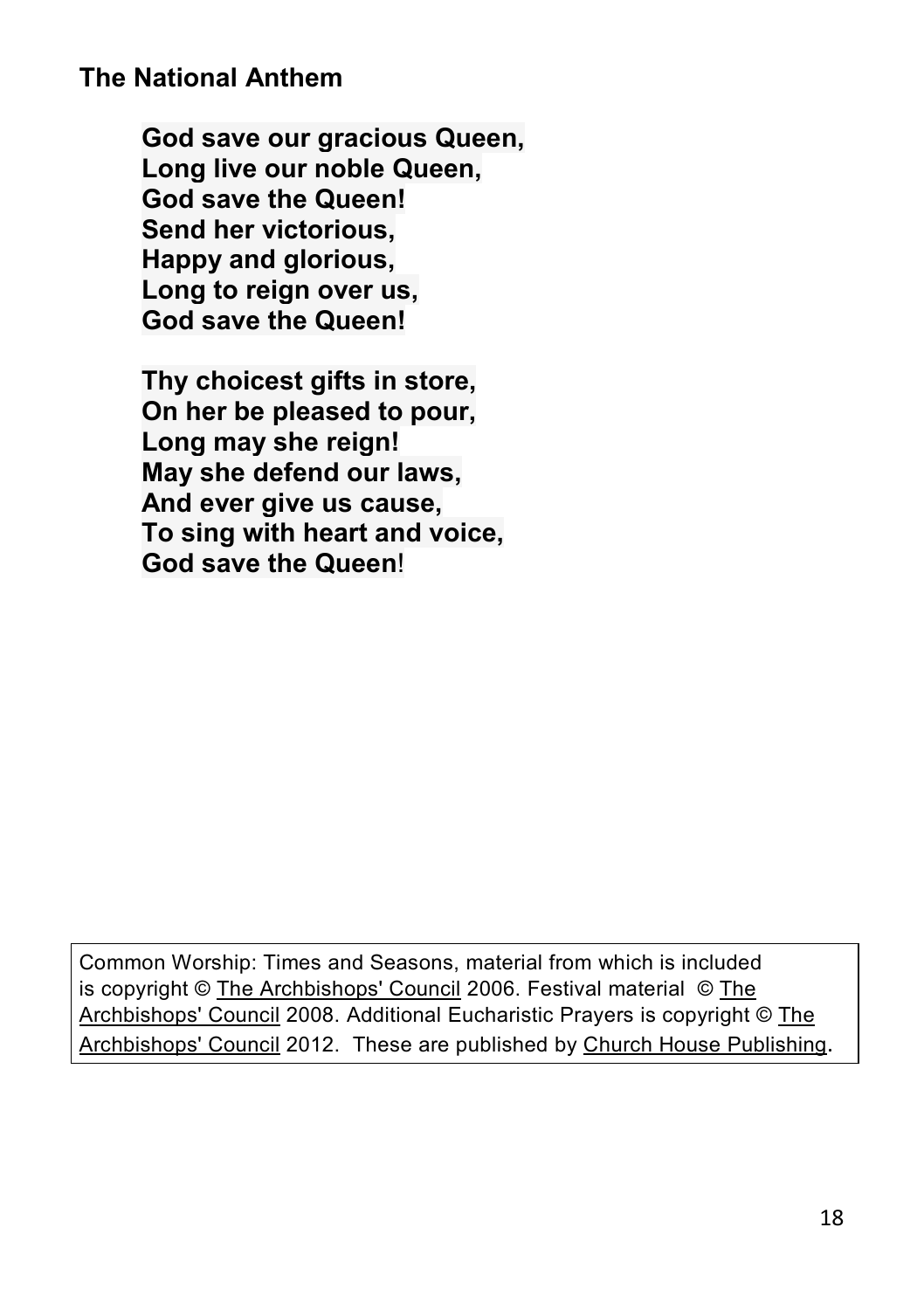#### ST. MARY'S GREAT SHELFORD - WEEKLY NEWSLETTER

#### Covid Precautions:

Face masks - the wearing of face masks is no longer compulsory, but is recommended in crowded spaces and when moving around the church.

Lateral flow testing - take a simple lateral flow test at home before coming into contact with others.

Symptoms - if you have any cold-like symptoms, it would be wise not to attend.

By following these guides we can help ensure that we reduce the risks for others and for ourselves.

Cambridge City Foodbank: Our monthly collection takes place today, 5th June. Please do all you can to support the work of the Foodbank. All donations are appreciated and a list of foods and toiletries most urgently needed can be found on the website https://cambridgecity.foodbank.org.uk/give-help/donate-food/

Food Box: The PCC has agreed to place a Food Box in the church porch containing tins and dried produce. This is in recognition that current conditions are making it difficult for some to make funds stretch to pay for food. We hope that those who need food will take it, and others will share what they have. This is to complement the food collection going to the Food Bank.

Jubilee Art and Photographic Exhibition and Sale: This event is being organised by Anthony Bateman with help from the Friends. There will be watercolours by Anthony's late wife Pat, together with contributions from several local artists. The photographs will include unusual images of St Mary's, social photos of local people and some beautiful scenes in the Lake District. Proceeds will be divided between the church and Ukraine. The Exhibition and Sale will be in St Mary's Church on 7th & 8th June and will be open between 1.00 pm and 7.00 pm.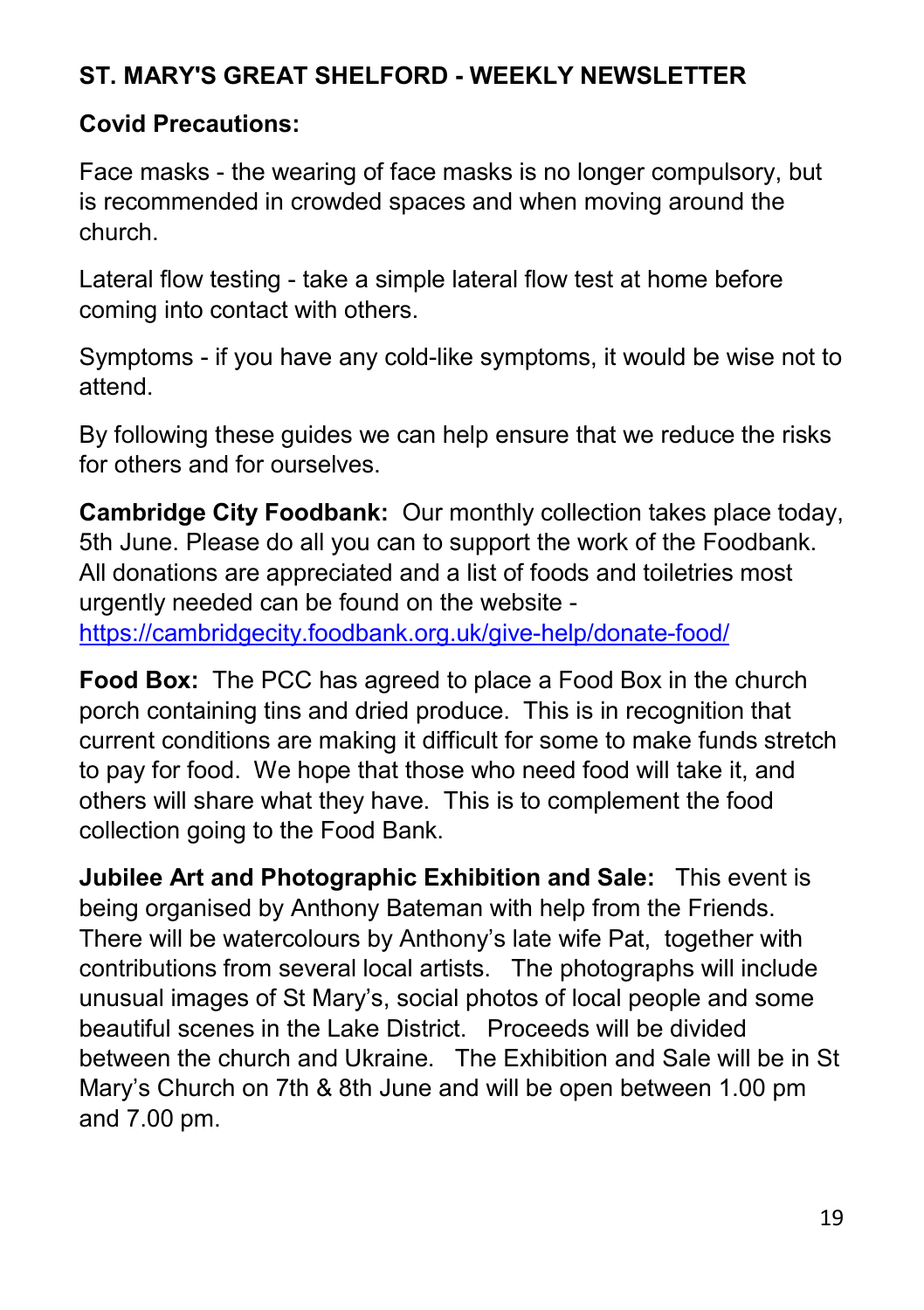Pilgrim House Group: The house group will restart on Monday 6th June at 10 am for 5 sessions. We are meeting in church.

The dates of the meetings are 6 June; 13 June; 20 June; 27 June; No meeting feast week; 11 July

We are studying St Mark's gospel using this resource from the Diocese of Norwich

Mapping Mark — Diocese of Norwich

A unique way to explore the Gospel of Mark through this set of five bible study maps; perfect for small groups or individual reflection.

They are a series of beautiful little pamphlets using art, poetry, music and reflections to guide us.

All welcome. No need to attend each week as each session is self contained.

Phone Anne on 07745 562702 to reserve a copy of the booklet costing £2.70.

Shelford Feast Quiz, 7th July: We need some volunteers to be in the St. Mary's team, as soon as possible please. Contact me in church, on 07398 192646 or at [richard.townsend1@ntlworld.com](mailto:richard.townsend1@ntlworld.com) <mailto:richard.townsend1@ntlworld.com> .

Support for Ukrainian families: Charles and Caroline Kingdon were asked by the PCC if there was any help that the group needed to support the Ukrainian families who are staying in Great Shelford. This is the reply… There are a number of things that spring immediately to mind. We need volunteers to help with the clothing collection/sale and help with organising a bike sale. It was suggested last evening that it would be a great idea to have a stall at the Feast. The latter could take many forms e.g., food/information and needs pulling together. Maybe you could see if anyone in St Mary's would like to help take on any of these roles. There is also a Ukrainian church in Peterborough [www.ucc-gb.com/peterborough](http://www.ucc-gb.com/peterborough). It would be absolutely marvellous if someone was willing to take a group of Ukrainians up say once a month. If you can help please contact them at [openarmsgranta@gmail.com](mailto:openarmsgranta@gmail.com).

Living Ely 2025 Deanery Development Planning Booklets: There are pocket guides and Summary Guides at the back of the church which we encourage everyone to take and read. We will soon be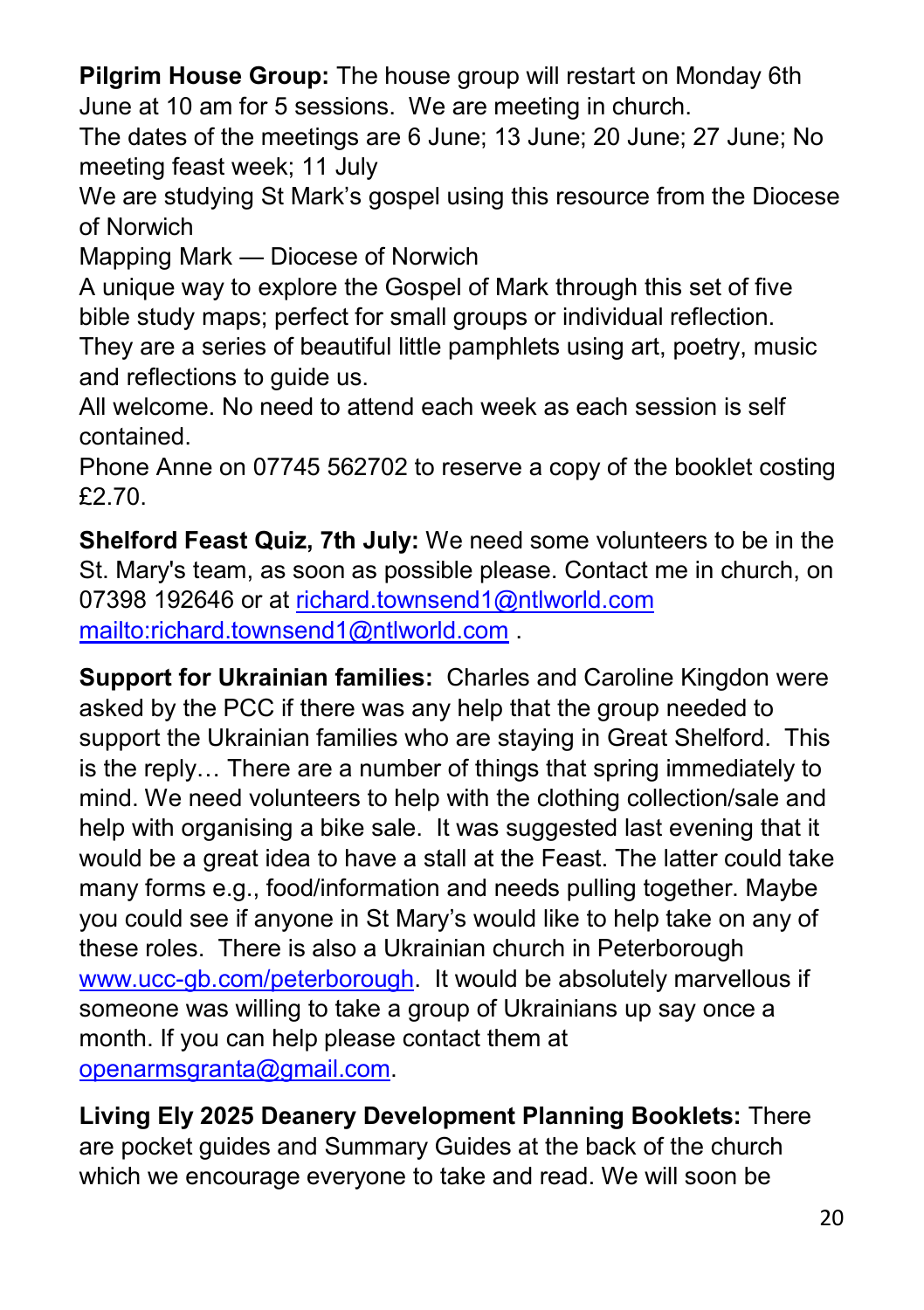starting to think about our Development Plan and the congregation as a whole can be involved in shaping our future ministry and mission.



A free phone line of hymns, reflections and prayers

THE CHURCH State in Later Life OF ENGLAND **CONNECTIONS** 

Daily HOPE: This is an excellent national Church of England initiative for those who are especially isolated and do not have access to the internet. Daily HOPE is a freephone line,

available 24 hours a day on 0800 804 8044. Callers will hear a special greeting from the Archbishop of Canterbury before being able to choose from a range of options, including Prayer During the Day and Night Prayer updated daily, from Common Worship, and a recording of the Church of England's weekly national online service. A section called Hymn Line will also offer callers a small selection of hymns, updated daily. An option entitled 'Hymns We Love', provides a hymn and reflection